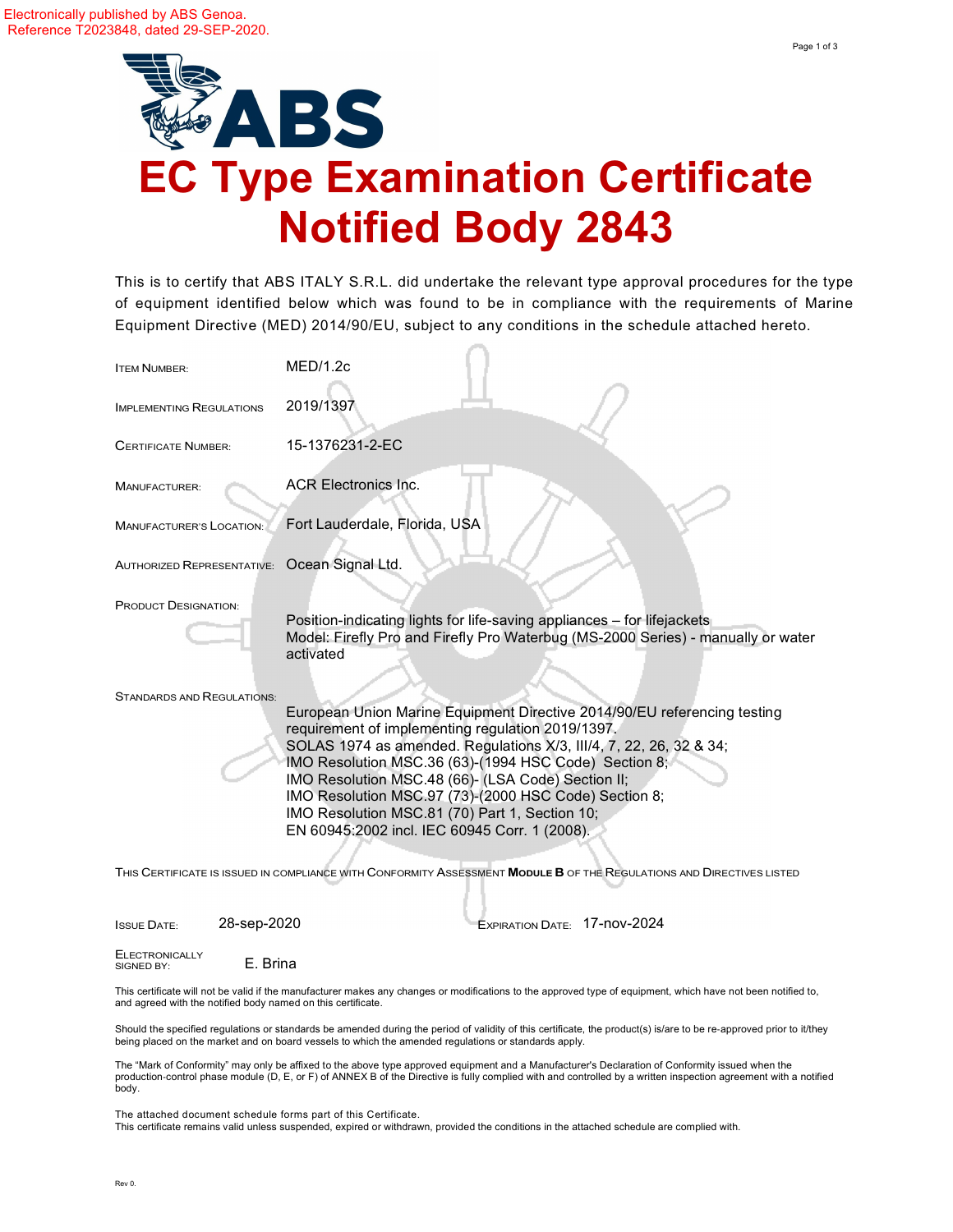|                                                  | ABS ITALY SRL - Attachment to Certificate No. 15-1376231-2-EC<br>Page 2 of 3                                                                                                                                                                                                                   |
|--------------------------------------------------|------------------------------------------------------------------------------------------------------------------------------------------------------------------------------------------------------------------------------------------------------------------------------------------------|
| <b>Entry Date:</b>                               | 28-sep-2020                                                                                                                                                                                                                                                                                    |
| <b>Name of Equipment</b><br><b>Manufacturer:</b> | ACR Electronics, Inc.<br>5757 Ravenswood Road<br><b>Fort Lauderdale</b><br>Florida 33312<br>United States of America<br>Tel:<br>+1 954 981 3333<br>Fax:<br>+1 954 983 5087<br>Email:<br>Dan.Stankovic@acrartex.com                                                                             |
|                                                  | Website:<br>www.acrartex.com                                                                                                                                                                                                                                                                   |
| <b>Manufacturer site:</b>                        | N/A                                                                                                                                                                                                                                                                                            |
| <b>Authorized representative:</b>                | Ocean Signal Ltd.<br>Melkbon 39<br>1602 JD Enkhuizen<br>The Netherlands<br>Tel: +31(0)6-12595598                                                                                                                                                                                               |
| <b>Equipment/Component:</b>                      | Position-indicating lights for life-saving appliances:<br>for lifejackets                                                                                                                                                                                                                      |
| Model:                                           | FireFly Pro lifejacket light - Manually activated;<br>FireFly Pro Waterbug lifejacket light - Water activated                                                                                                                                                                                  |
| <b>Description:</b>                              | High intensity LED strobe light for use with life vests, safety<br>harnesses, float coats, work suits, immersion suits,<br>backpacks and flying suits etc.                                                                                                                                     |
| <b>Intended Service:</b>                         | For use with SOLAS approved marine lifejackets                                                                                                                                                                                                                                                 |
| <b>Ratings:</b>                                  | High intensity LED strobe light for use with marine<br>lifejackets<br>1 mile (1.6 km) to 2<br>Visibility:                                                                                                                                                                                      |
|                                                  | miles $(3.2 \text{ km})$<br>$60 + 10$ per minute<br>Flash rate:<br>not less than 0.75 cd<br>Luminous intensity:<br>Continuous operation:<br>8 hours minimum                                                                                                                                    |
| Standards:                                       | European Union Marine Equipment Directive 2014/90/EU<br>referencing testing requirement of implementing<br>regulation 2019/1397                                                                                                                                                                |
|                                                  | SOLAS 1974 as amended. Regulations X/3, III/4, 7, 22, 26,<br>32 & 34;<br>IMO Resolution MSC.36 (63)-(1994 HSC Code) Section 8;<br>IMO Resolution MSC.48 (66)- (LSA Code) Section II;<br>IMO Resolution MSC.97 (73)-(2000 HSC Code) Section 8;<br>IMO Resolution MSC.81 (70) Part 1, Section 10 |
| <b>Service Restrictions/Limitations:</b>         | The light has not been drop-tested with an immersion<br>suit. As such, the light is approved for use with<br>lifejackets only.                                                                                                                                                                 |